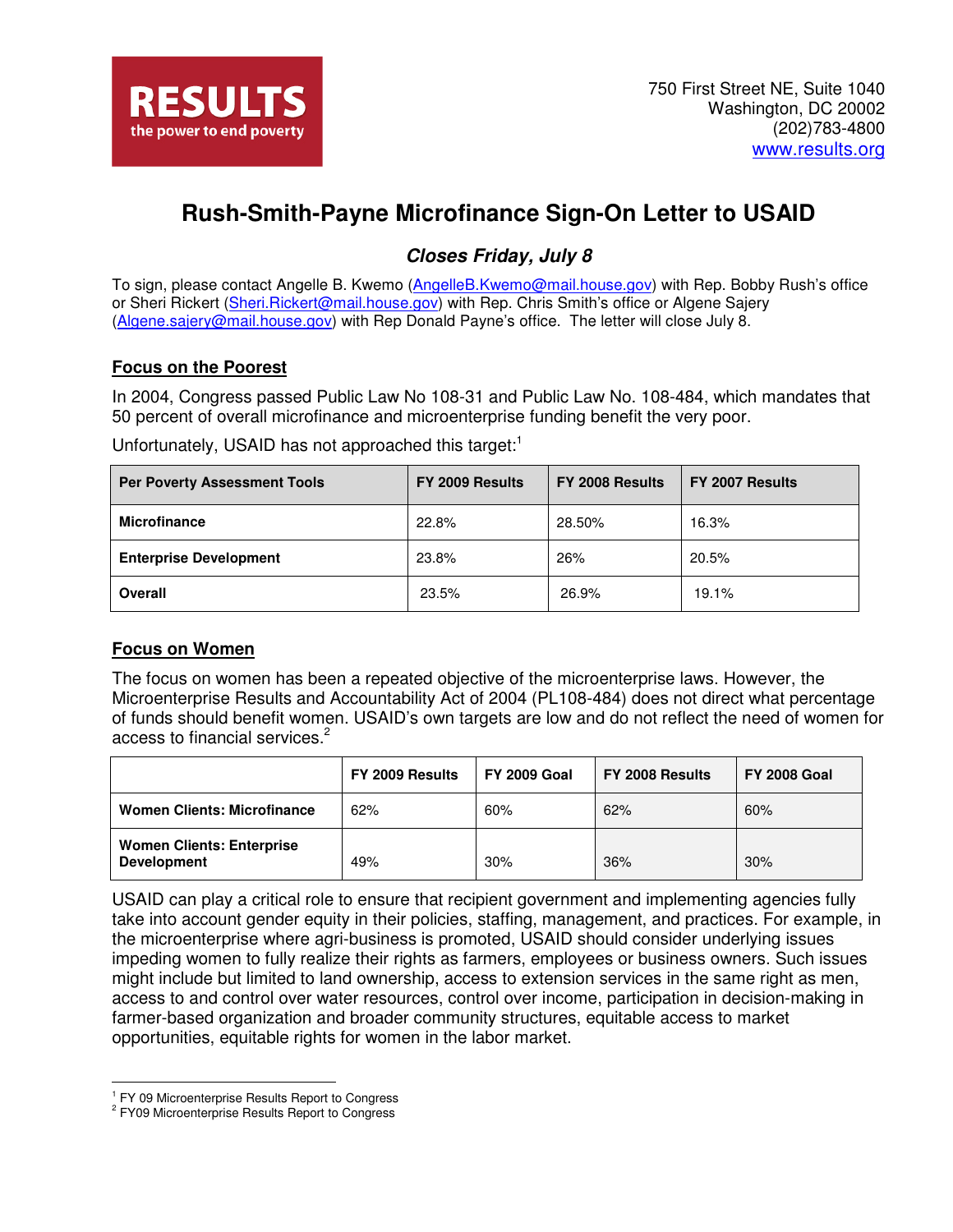### **Focus on Sub-Saharan Africa**

 $\overline{a}$ 

While there are more than 300 million economically active individuals in sub-Saharan Africa, only about 20 million of them — less than 10 percent — have access to any kind of formal financial services. $3$  The population includes the highest burden and percentage of people living in extreme poverty of any developing region,<sup>4</sup> with almost half the population surviving on less than \$1 per day,<sup>5</sup> No financial institution is reaching 80 percent of the 800 million people living there. Despite the high poverty levels and need, the region receives only 6 percent of foreign investment in microenterprise.<sup>6</sup>

The World Bank reports that there has been little sustained decline in the \$1.25 a day poverty rate in sub-Saharan Africa since 1981, and in absolute terms, the number of poor people has nearly doubled, from 200 million in 1981 to 390 million in 2005.<sup>7</sup> Too few of the microfinance institutions that serve the hardest-to-reach populations — including the very poor, those in rural areas, marginalized women, the disabled, and other un-served and underserved populations — have the capacity to access and onlend private investment funds.

Despite the clear need, USAID funding for microfinance activities in sub-Saharan Africa declined from \$15.3 million in FY02 to \$8.2 million in FY08. In FY09, Latin America and the Caribbean received 35.6 percent of all microenterprise and microfinance funding, compared to 16.5 percent for the 19 countries sub-Saharan Africa; Colombia alone received 26.2 percent of all funding. Funding for sub-Saharan Africa was only slightly higher than funding to the Middle East (14.8 percent overall), which includes just five countries, with Iraq receiving the bulk of that funding (55.9 percent). The only sub-Saharan African country to be among the top ten recipients was Liberia.

**Recommendation**: USAID should set clear country or regional targets based on greatest need, as evidenced by poverty indicators and look to fill a gap in unmet demand by the very poor for financial services. Distribution of public funding should be proportionate to the distribution of poverty.

#### **Support Formal and Informal Savings-Led and Asset Building Approaches to Microfinance**

The need for savings services is fundamental. Some poor already save in an unorganized manner, such as loans from money-lenders or relatives and savings kept in their homes, but these methods are not safe and do not meet their needs. 99 percent of survey respondents in Uganda stated that unorganized savings methods such as saving at home, or savings in livestock or assets did not help them meet their goals: money was lost or stolen, or it was too easy to spend funds when saved in their home.<sup>8</sup> Informal but well organized savings-led approaches can enable the most poor to build their financial assets and skills through savings rather than debt, offering a mechanism to access financial services in small amounts that are typically not profitable for formal banks or many MFIs.

There is a huge unmet demand for access to savings both informally and formally. Savings accounts are being engaged at rates up to 12:1 compared to loans, even when both services are available from the same institution. In Uganda, 43 percent of people said a savings account is their greatest financial need, compared to 31 percent who cited credit.<sup>9</sup> Savings  $-$  especially informal savings groups that target very poor people — are critical for women's economic and social empowerment. Informal savings-led groups in Niger, Zanzibar, and Nepal have shown and reflected adaptability and resilience in economically and politically charged settings.<sup>10</sup>

<sup>&</sup>lt;sup>3</sup> CARE. Microfinance in Africa: State of the Sector Report: Bringing Financial Services to Africa's Poor. 2009

<sup>4</sup> Forty-two percent of sub-Saharan Africa's economy is informal; this is the highest proportion on earth. CARE, Access Africa, "The Power of Financial Services," 2008<br><sup>5</sup> United National Millennium

United Nations, Millennium Development Goals report 2008, p.1 http://www.un.org/milleniumgoals/pdf/Sub-Saharan%20Africa.pdf

<sup>6</sup> CGAP. Focus Note No. 44. Foreign Capital Investment in Microfinance: Balancing Social and Financial Returns. February 2008.

<sup>7</sup> CGAP. Focus Note No. 44. Foreign Capital Investment in Microfinance: Balancing Social and Financial Returns. February 2008.

<sup>&</sup>lt;sup>8</sup> Collins, Morduch, Rutherford, Ruthven. *Portfolios of the Poor: How the World's Poor Live on \$2 a Day.* Princeton University Press 2009.

<sup>&</sup>lt;sup>9</sup> Collins, Morduch, Rutherford, Ruthven. *Portfolios of the Poor: How the World's Poor Live on \$2 a Day.* Princeton University Press 2009. <sup>10</sup> Grant, William J. and Henry C. Allen, "Successful Financial Intermediation in the Rural Sahel," Journal of Microfinance, Vol 4, No2. Anyango, Ezra and Ezekiel Esipisu, Lydia Opoku, Susan Johnson, Markku Malkamaki and Chris Musoke, "Village Savings and Loan Associations – experience from Zanzibar," Small Enterprise Development, Vol.18, No.1, March 2007, p. 12.